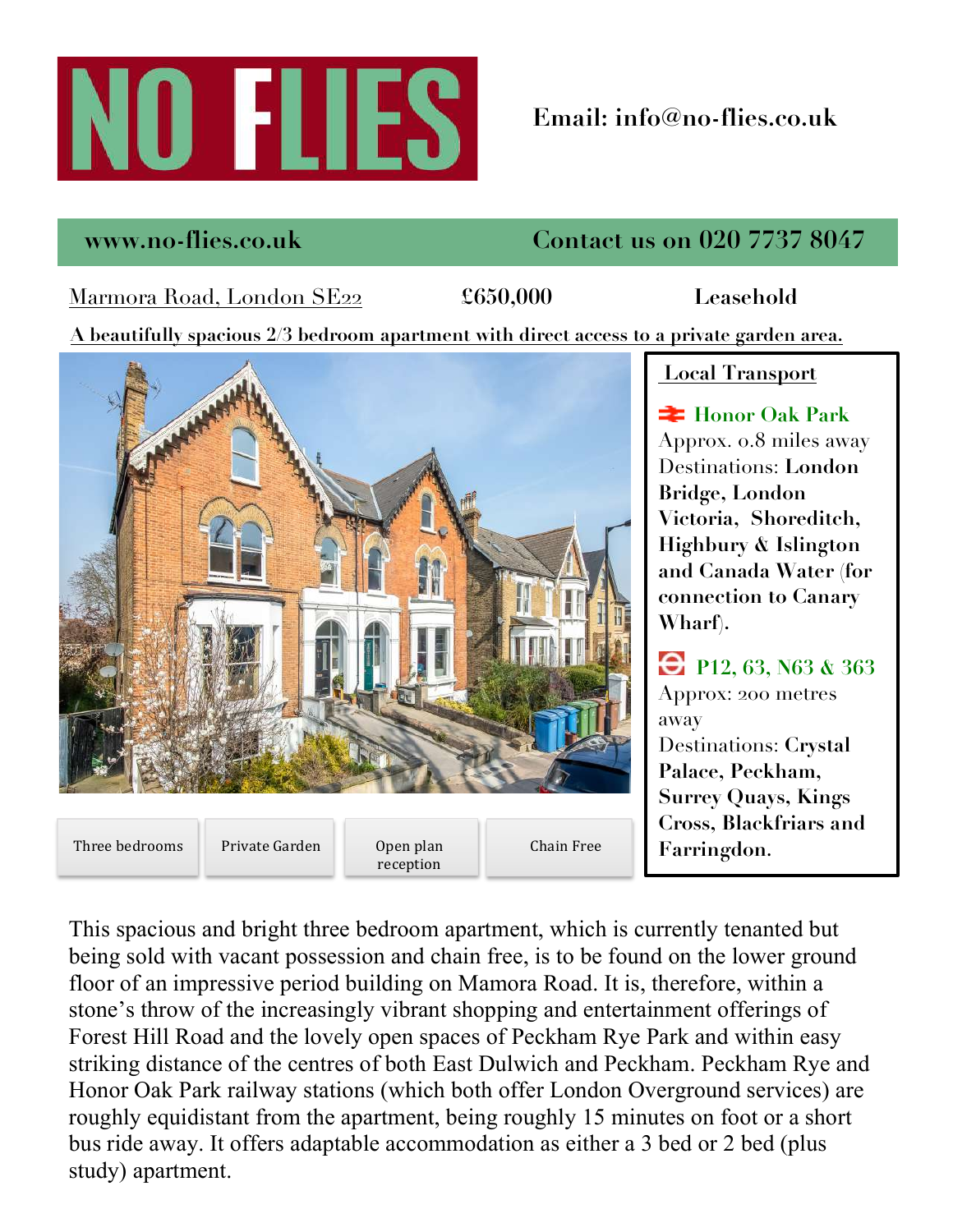You approach the property through the pretty front garden and take the stairs down to lower ground floor level where you will find the private entrance into the apartment. Immediately upon entering the apartment you find yourself in a small hallway from which, to your right, there is a door into a large utility area where the current owners have installed both the central heating boiler and plumbing for a washing machine. This space also provides large amounts of additional storage.

From the entrance hallway to your left is the large open plan living space. This has solid wooden flooring and is zoned into kitchen and living areas. The kitchen is fitted with a range of low-level white high gloss units with a stone work surface and has an integrated oven, hob and fridge.

Leading on from the kitchen area is the extremely spacious living area. This lovely, bright room has a wide bay, fitted with original sash windows, looking out to the front of the property in which the current owners have their dining table and chairs. Deeper into the room is the generous seating area, which is centered around the chimney breast with its feature open hearth.

Leaving the reception area you pass the first of the bedrooms. This is the smallest of the three, though still a comfortable single room which would make the perfect spot for a dedicated home office. From this room a casement window looks out onto the side of the property.

Next along the hallway on your right is the bathroom. This is very nicely fitted with a white oval bath, marble pedestal handbasin and white low-level WC. In addition, there is a separate large walk-in shower enclosure with rainfall showerhead. There are ceramic tiles to the floor of the bathroom as well as to half height level on the walls.









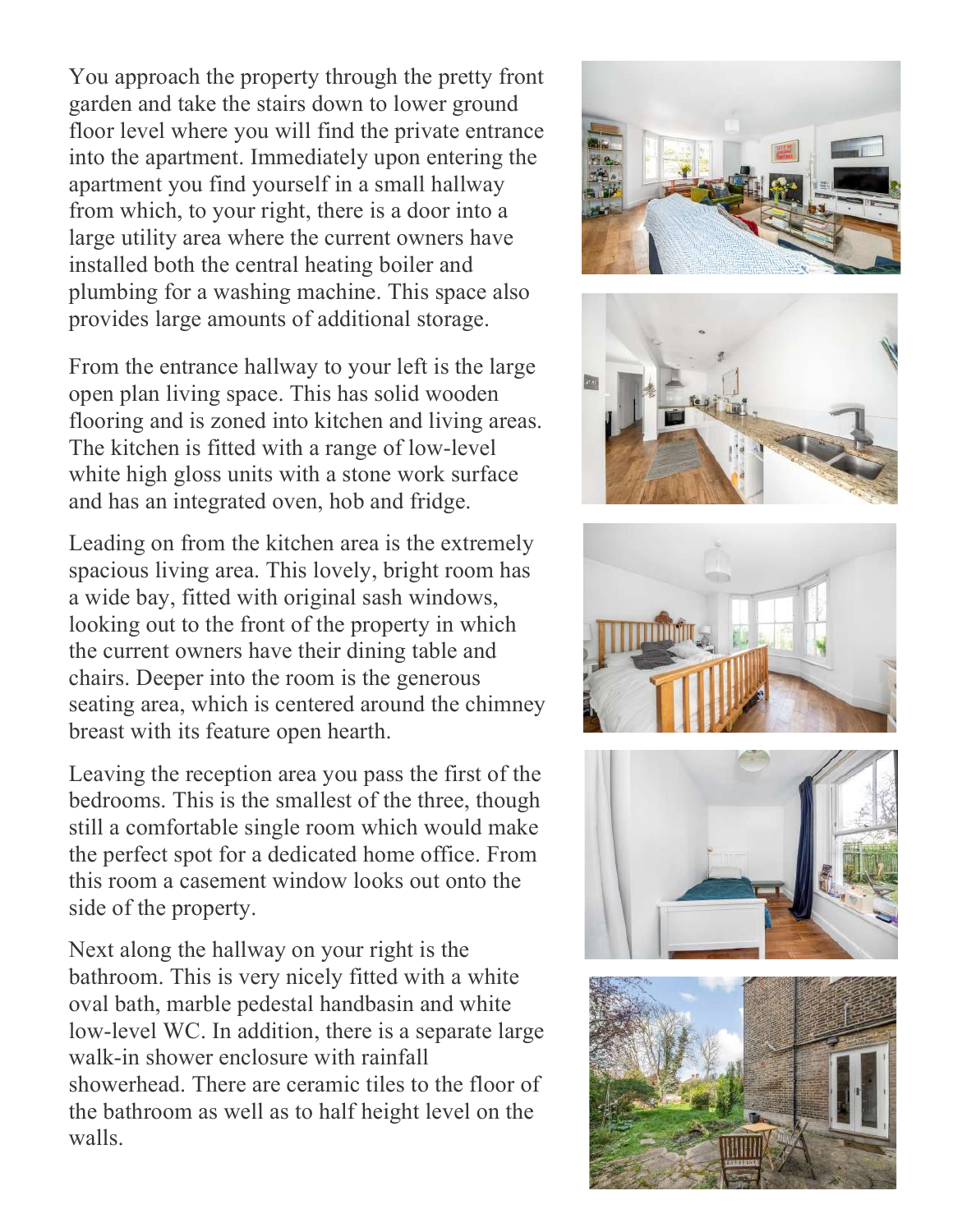Opposite the bathroom is the second of the bedrooms. This is a pretty room which is large enough to accommodate a double bed and which has some recessed built-in storage. From this bedroom a sash window looks out onto the rear garden.

At the end of the apartment you will find another small hallway from which double, fully glazed, doors lead out into the garden on one side and on the other a door leads into the third of the three bedrooms. This is an extremely generously sized L-shaped room which can easily accommodate a super king size bed. The room could easily be zoned into both sleeping and dressing areas and has a wide bay window fitted with original sashes looking out on to the rear gardens.

Externally, this lovely spacious apartment benefits from a private garden area, which leads on to the communal garden to which residents of the other apartments in the building have access. The private garden area comprises a patio area, which is laid to hard standing, as you leave the apartment which in turn leads onto an area which is laid to lawn with surrounding beds and raised beds planted with a range of mature shrubs and perennials. This private outside space is, at the current time, only minimally separated from the communal gardens and is something of a blank canvas, but could be made into a much more private area - the perfect spot for outside dining or entertaining during the warmer months.

This is a lovely, spacious apartment, which offers lost of adaptable space in a peaceful yet convenient location. It is being sold chain free and your early viewing is recommended.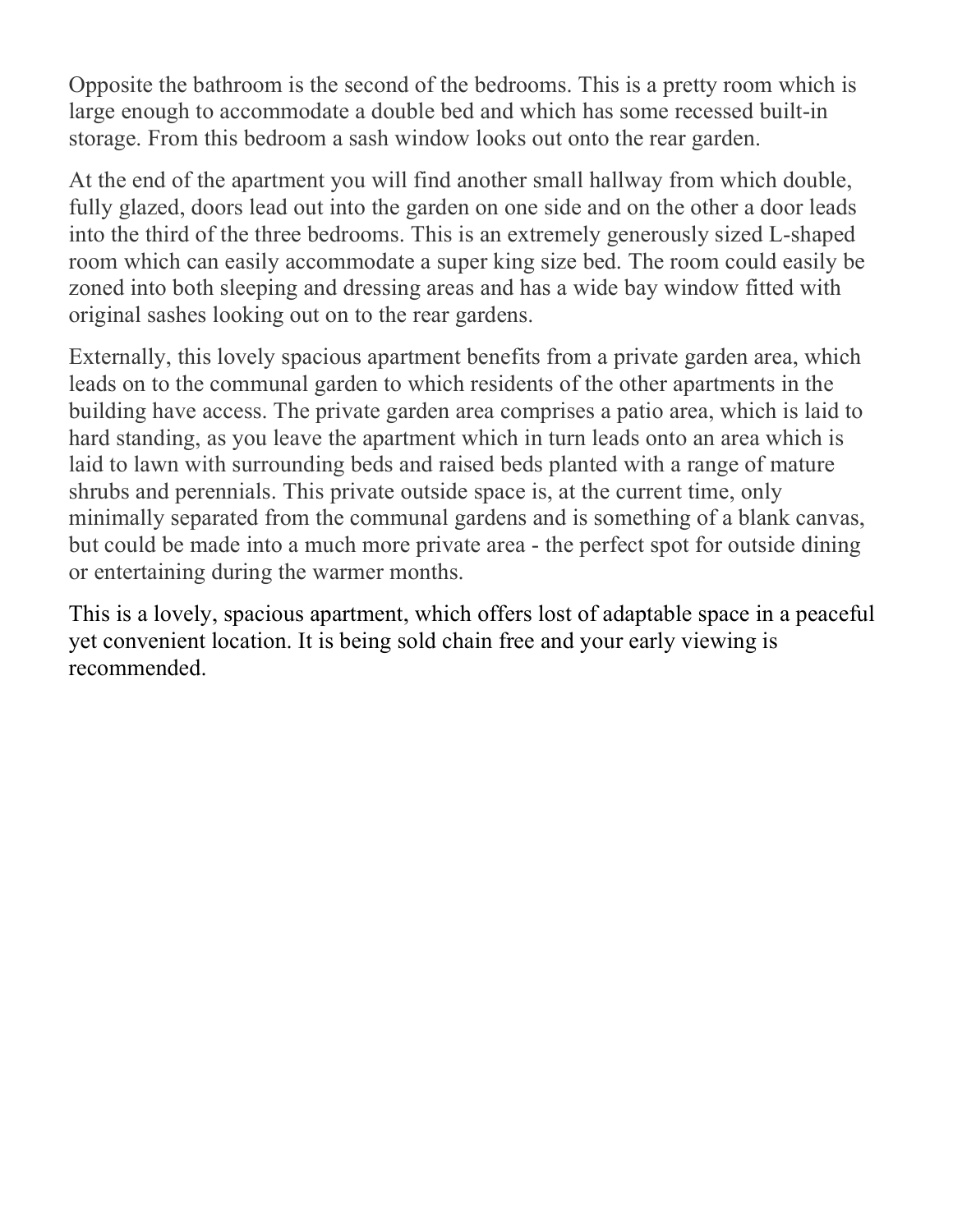#### Marmora Road, SE22

Approximate Gross Internal Area 98.8 sq m / 1063 sq ft





This plan is for layout guidance only. Not drawn<br>to scale unless stated. Windows and door openings to scale unless stated. Whild every care is taken in the<br>preparation of this plan, please check all dimensions,<br>shapes and compass bearings before making any<br>decisions reliant upon them. (ID843703)